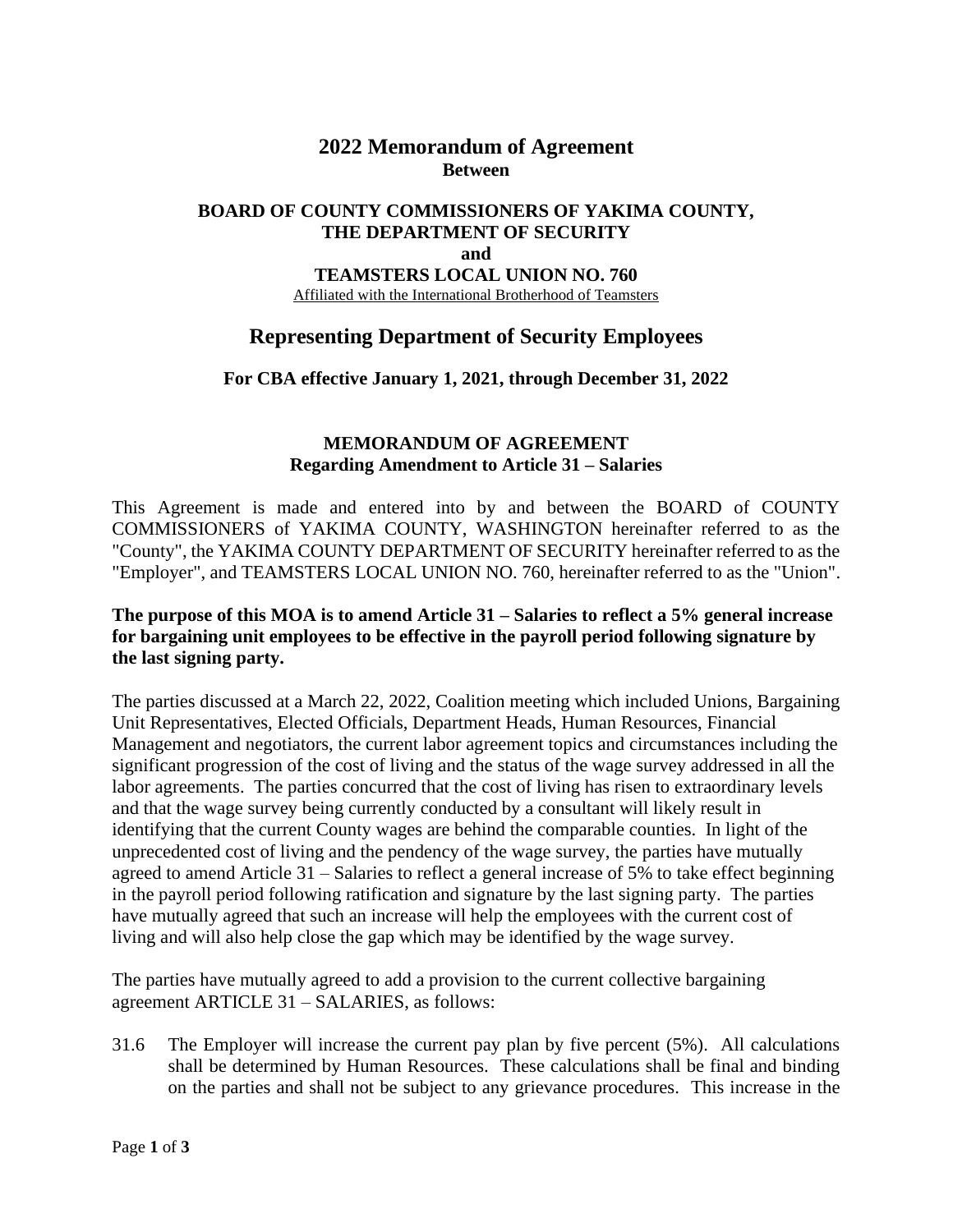pay plan shall not serve as the basis for the calculations addressed in sections 31.2.3 and 31.2.4 for purposes of the lump sum to be distributed in July 2022.

The parties mutually agree that the general increase shall begin to be paid in the payroll period following signature of this MOA by the last signing party with no retroactive payments.

**The attached pay plan Exhibit "B" will replace the current (2021-2022) pay plan exhibit.** 

**IN WITNESS WHEREOF**, the parties have agreed to this Agreement on this **\_\_\_\_\_\_\_\_\_\_** day of  $2022.$ 

**FOR TEAMSTERS LOCAL UNION #760: FOR THE EMPLOYER:**

\_\_\_\_\_\_\_\_\_\_\_\_\_\_\_\_\_\_\_\_\_\_\_\_\_\_\_\_\_\_\_\_\_\_\_\_

Leonard J. Crouch Secretary-Treasurer

Adopted Copy Available at Yakima County Human Resources 128 N. 2<sup>nd</sup> Street, Room B27 Yakima, WA 98901

Amanda McKinney, Chair Yakima County Board of County Commissioners

\_\_\_\_\_\_\_\_\_\_\_\_\_\_\_\_\_\_\_\_\_\_\_\_\_\_\_\_\_\_\_\_\_\_\_\_

\_\_\_\_\_\_\_\_\_\_\_\_\_\_\_\_\_\_\_\_\_\_\_\_\_\_\_\_\_\_\_\_\_\_\_\_ LaDon Linde, Commissioner Yakima County Board of County Commissioners

Ron Anderson, Commissioner Yakima County Board of County Commissioners

\_\_\_\_\_\_\_\_\_\_\_\_\_\_\_\_\_\_\_\_\_\_\_\_\_\_\_\_\_\_\_\_\_\_\_\_

\_\_\_\_\_\_\_\_\_\_\_\_\_\_\_\_\_\_\_\_\_\_\_\_\_\_\_\_\_\_\_\_\_\_\_\_

Robert Udell, Sheriff

\_\_\_\_\_\_\_\_\_\_\_\_\_\_\_\_\_\_\_\_\_\_\_\_\_\_\_\_\_\_\_\_\_\_\_\_ Jacqui Lindsay, Human Resources Director

\_\_\_\_\_\_\_\_\_\_\_\_\_\_\_\_\_\_\_\_\_\_\_\_\_\_\_\_\_\_\_\_\_\_\_\_

Approved as to Form:

Deputy Prosecuting Attorney